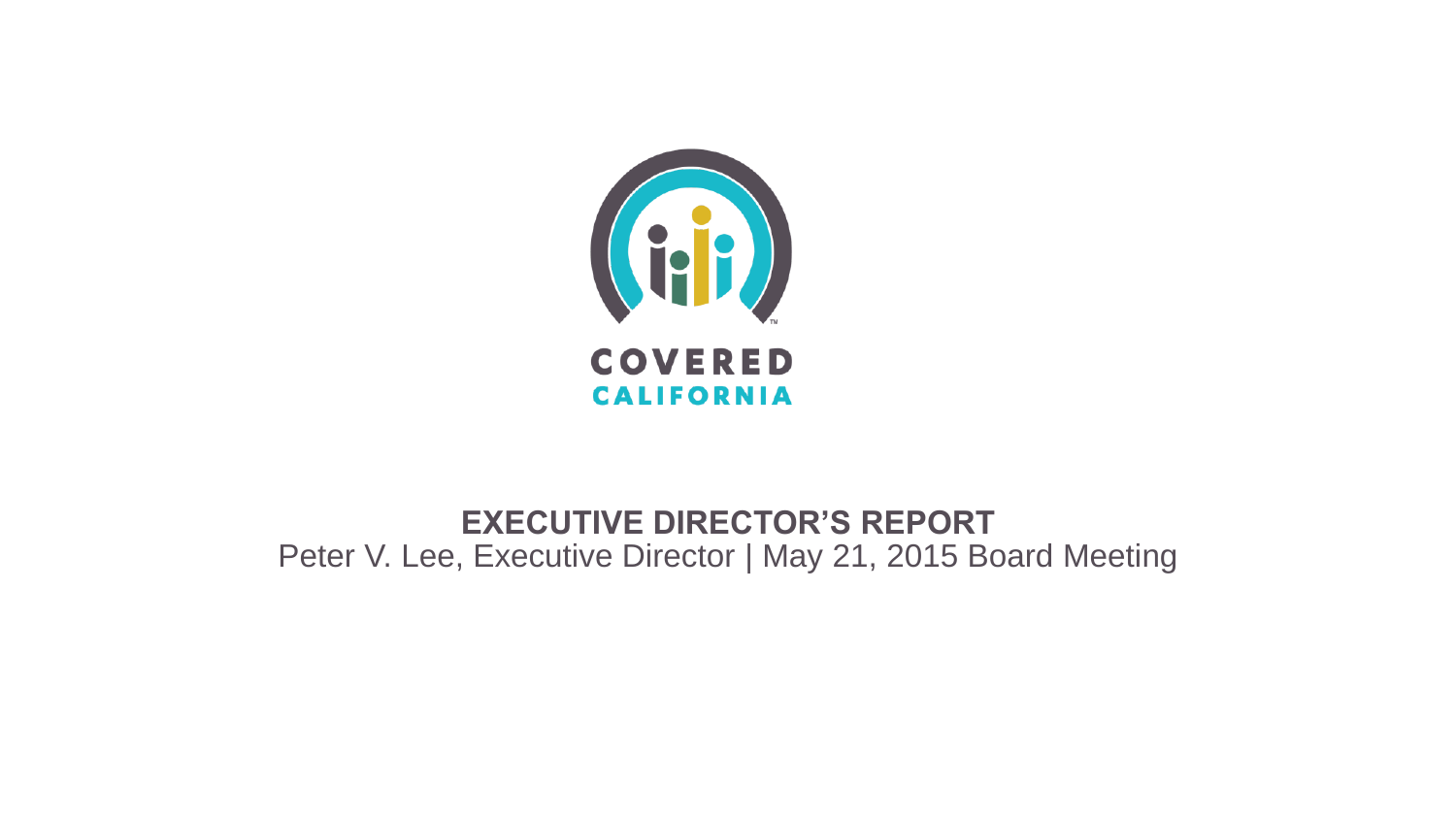# **ANNOUNCEMENT OF CLOSED SESSION ACTIONS**

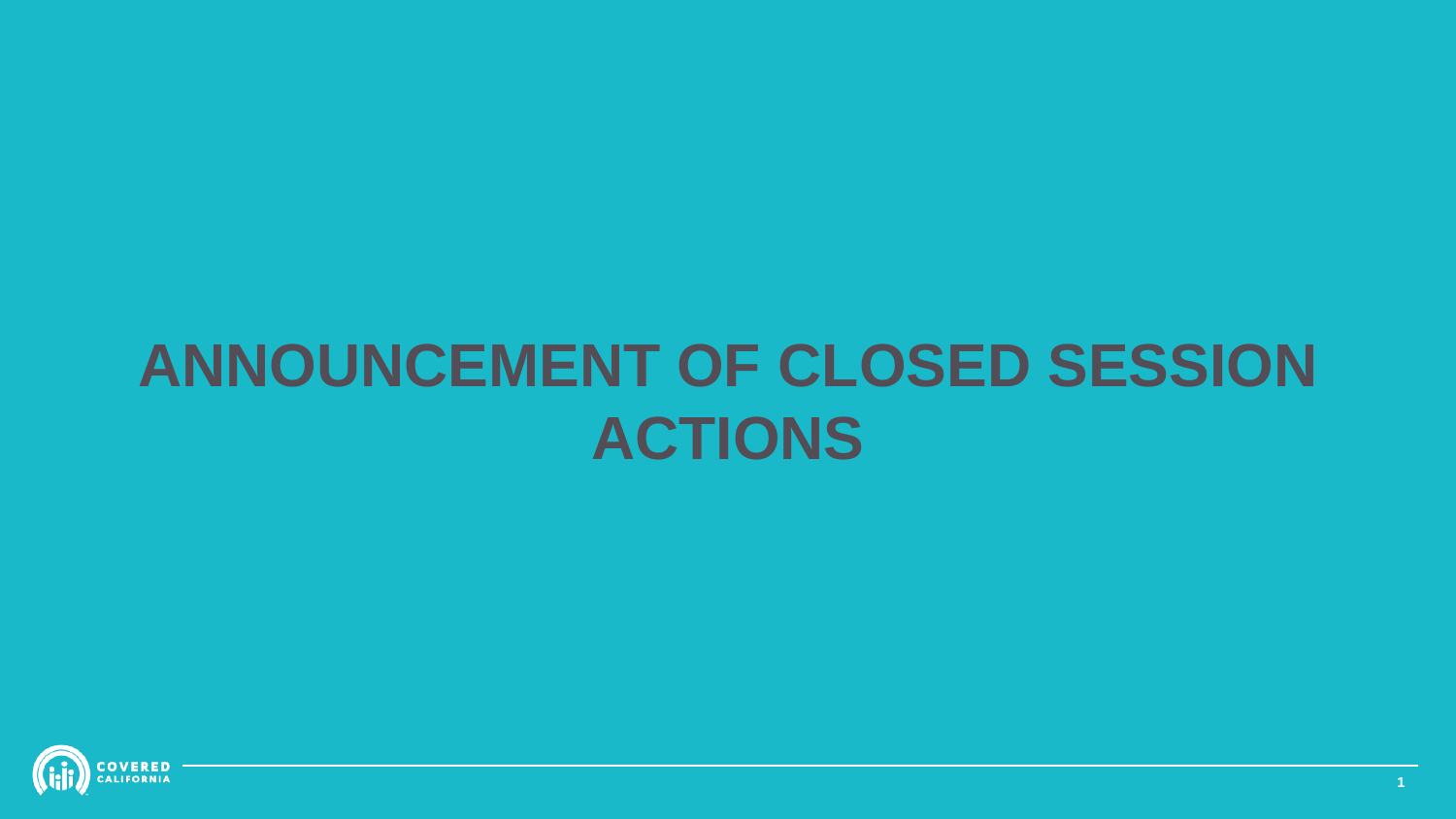## **OVERVIEW**

#### Executive Director's Report

- Special Enrollment Period Update
- Effectuated Coverage Report: Covered Lives
- 1095 Update and Lessons Learned
- Covered California for Small Business Update
- Board Planning Calendar
- Covered California Policy and Action Items
- Proposed 2015-16 Budget (Discussion)
- Proposed 2016 Family Dental Revenue Assessment (Action)
- Establishment of Audit Committee (Action)
- Covered California Regulatory Changes
	- 2016 Standard Benefit Design Re-Adoption (Action)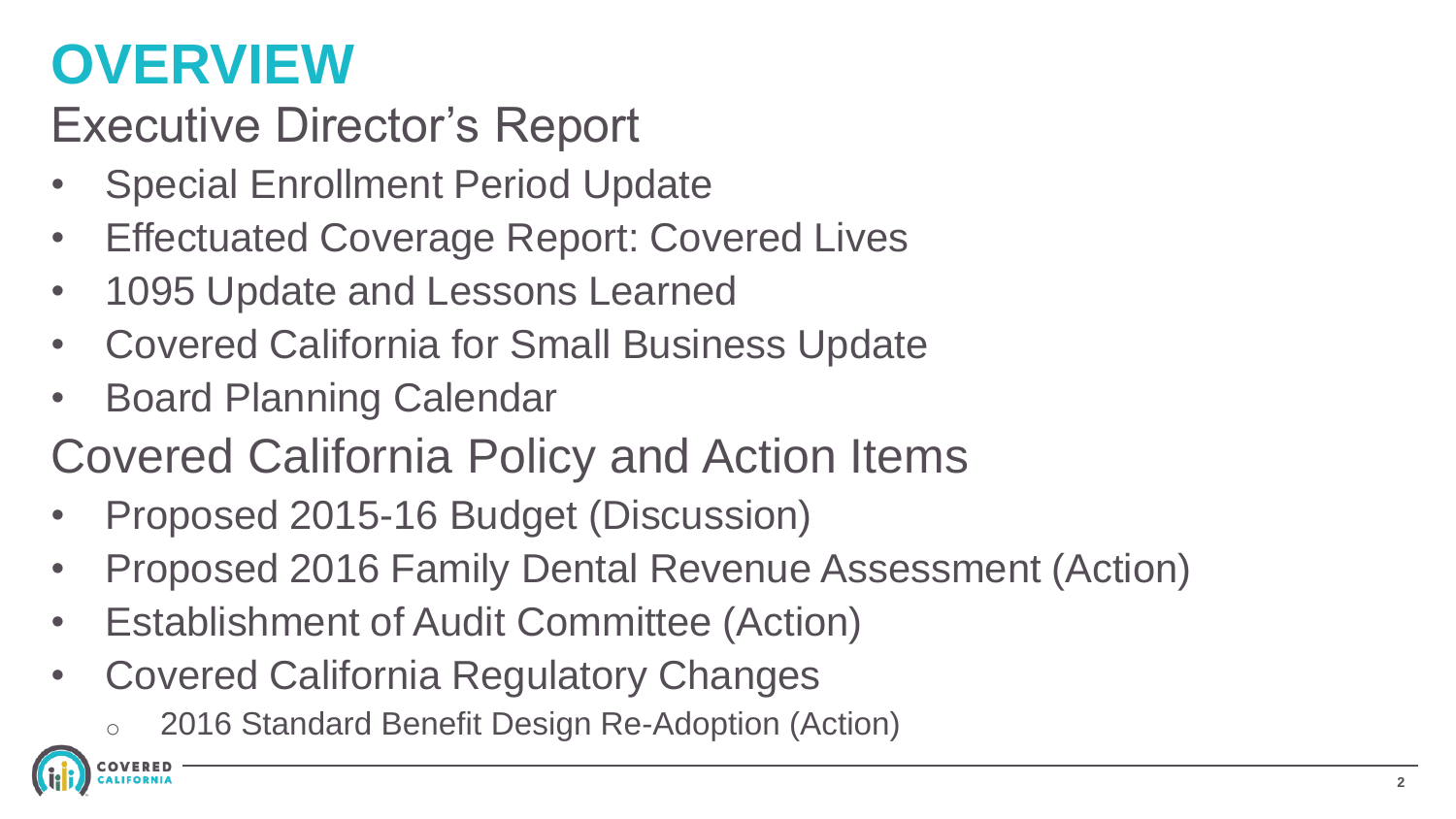#### **SPECIAL ENROLLMENT UPDATE**

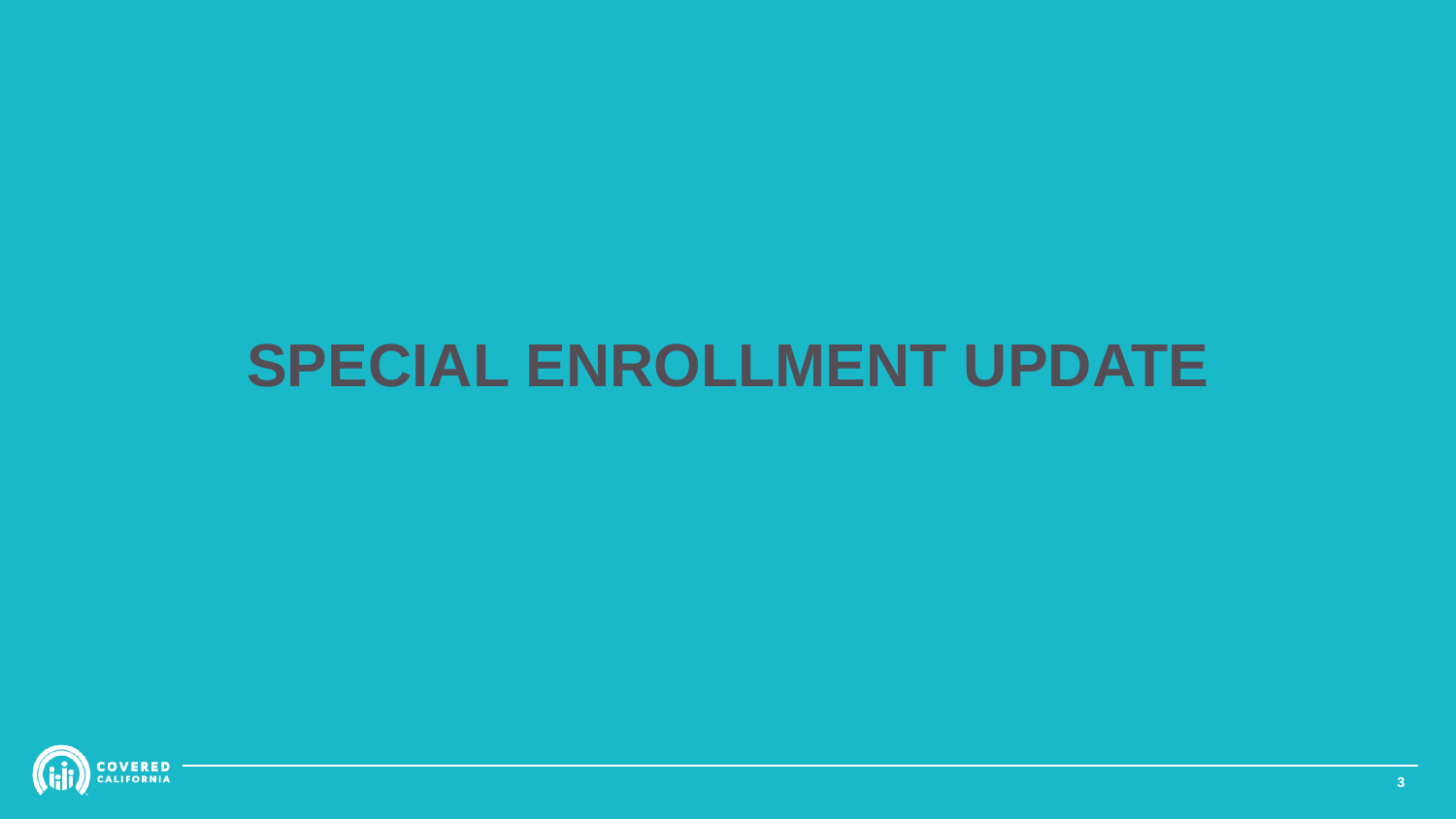## **SPECIAL ENROLLMENT PERIOD UPDATE**

- The Special Enrollment Period for consumers who did not realize there was a tax penalty in 2014 or learned they may face a penalty in 2015 ended on April 30th, 2015.
- However, consumers are still eligible for special enrollment under other qualifying life events like:
	- o Marriage
	- Loss of insurance
	- **Birth**
	- o Income changes
- Also, consumers are able to apply for the Medi-Cal Program throughout the year.
- For more information on special enrollment and the full list of qualifying life events, [please visit the Covered California website at: http://www.coveredca.com/individuals](http://www.coveredca.com/individuals-andfamilies/getting-covered/special-enrollment/)andfamilies/getting-covered/special-enrollment/

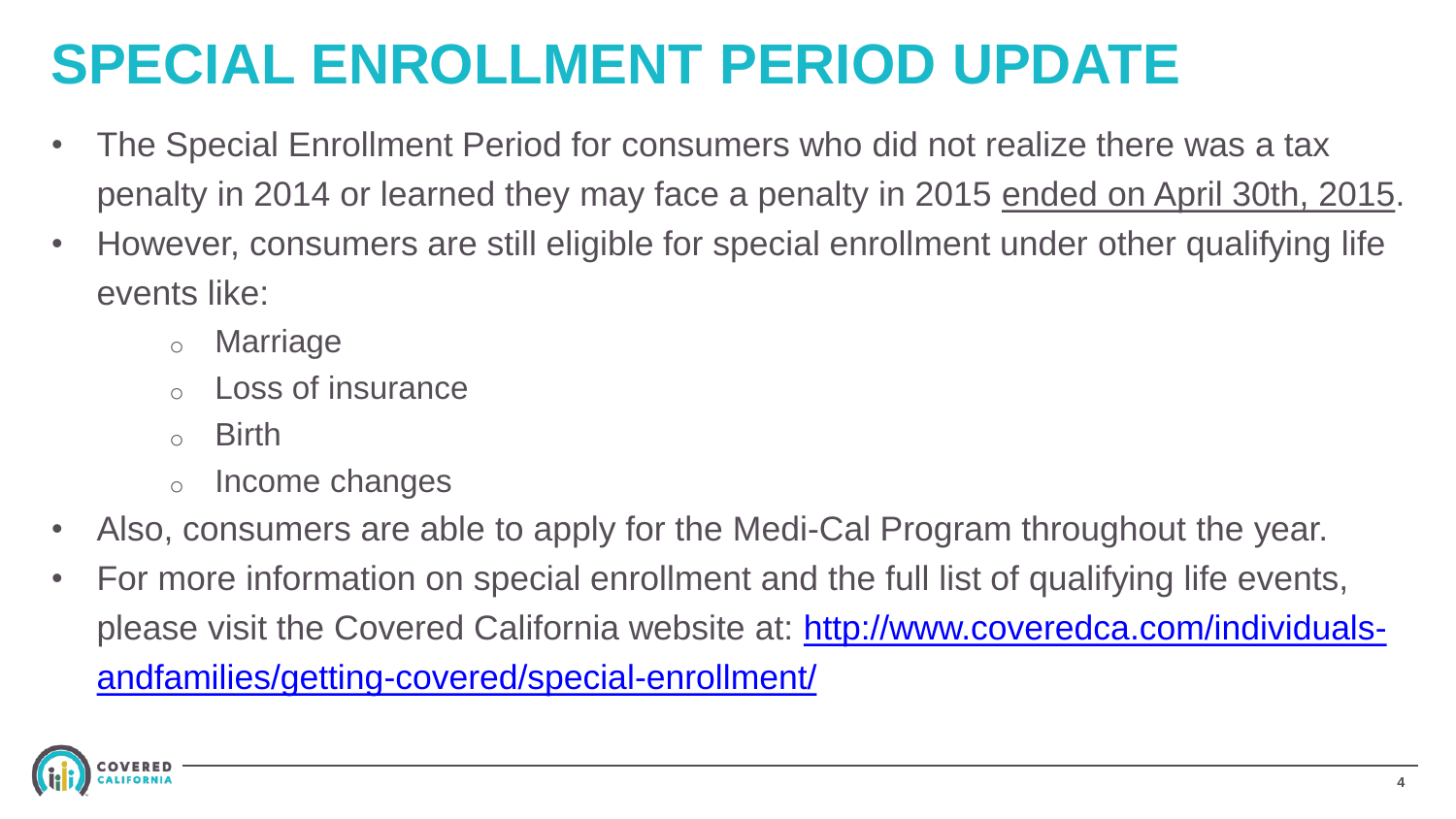## **SPECIAL ENROLLMENT UPDATE**

- Total number of special enrollments from February 23 through May 10, 2015: 117,024
- Average Monthly Rate of 47,000 (or 30,000 when excluding Tax Penalty individuals), which is significantly higher than forecasted amount – 25,000.

| <b>SEP Reason</b>                                | <b>Number of Individuals</b> |
|--------------------------------------------------|------------------------------|
| American Indian/Alaskan Native                   | 1,356                        |
| Detected change in eligibility for APTC/CSR      | 640                          |
| Gained citizenship/lawful presence               | 512                          |
| Got married or entered into domestic partnership | 405                          |
| Had a baby                                       | 543                          |
| <b>Informed of Tax Penalty Risk</b>              | 43,929                       |
| Lost my health insurance including Medi-Cal      | 41,390                       |
| Other qualifying life event                      | 24,247                       |
| Permanently moved to/within California           | 3,193                        |
| Released from jail or prison                     | 734                          |
| Returned from active duty military service       | 75                           |
| <b>Grand Total</b>                               | 117,024                      |
|                                                  |                              |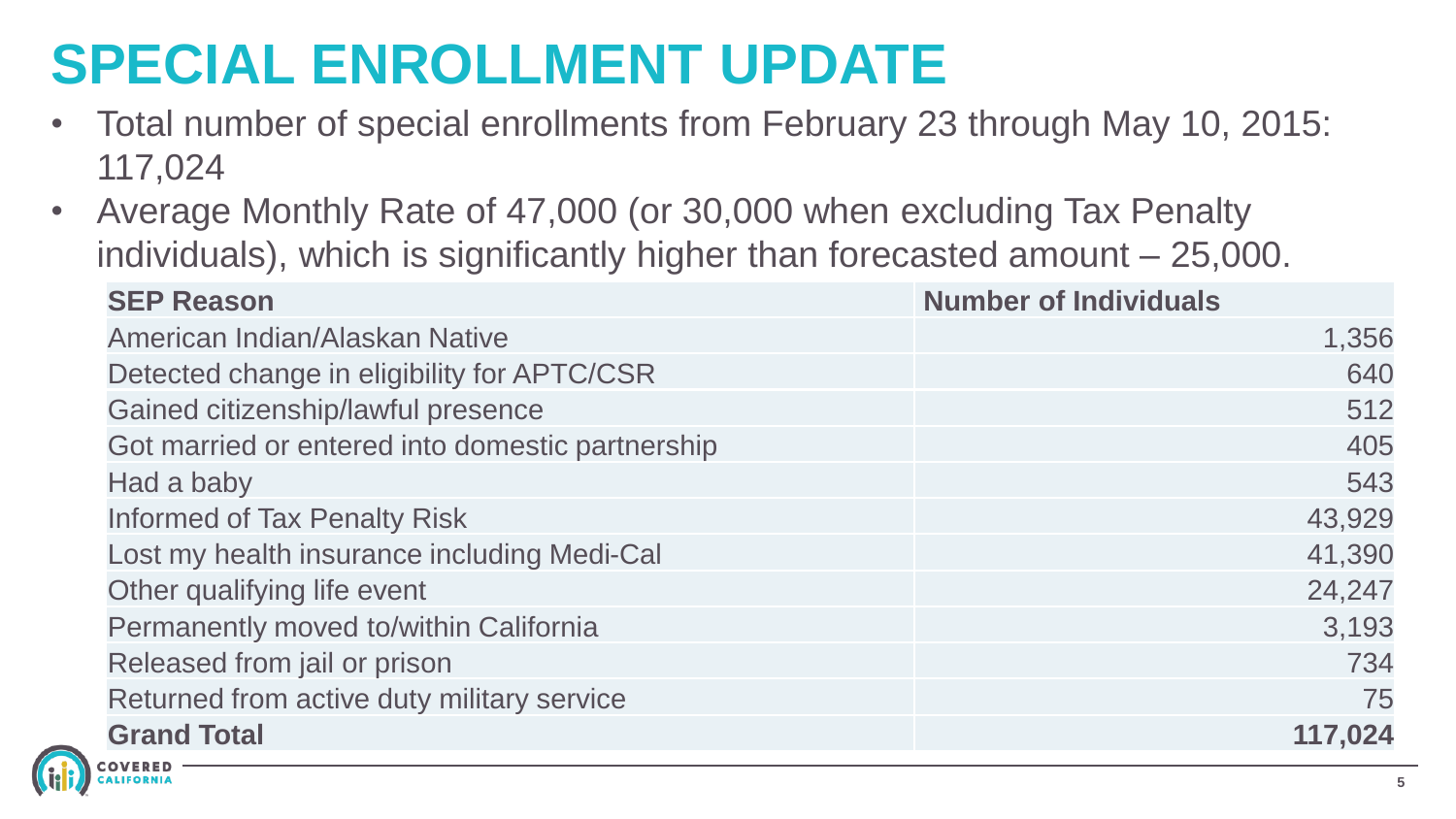# **COVERED CALIFORNIA: MOVING FROM "ENROLLMENT" TO "COVERED CALIFORNIANS"**

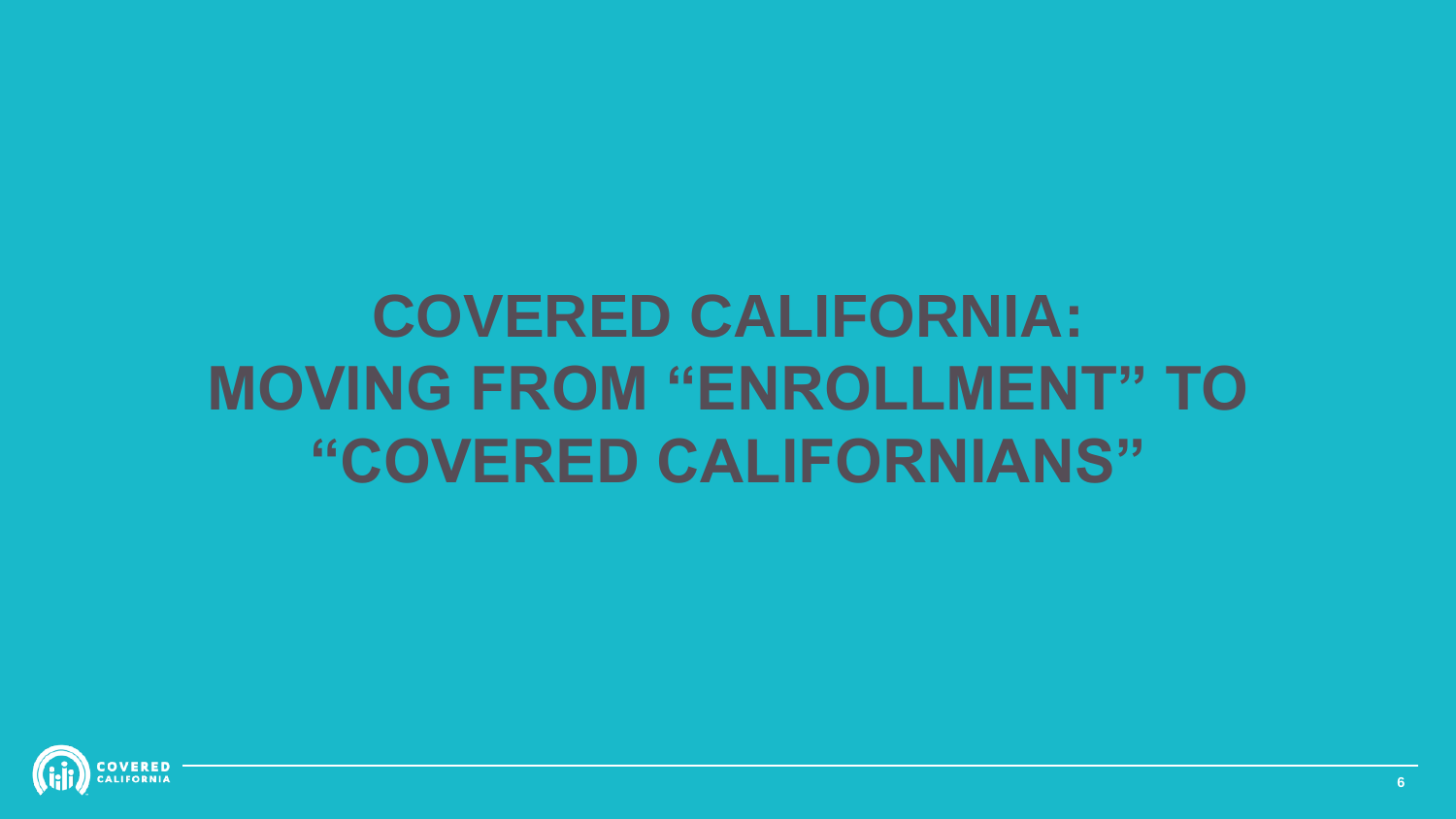#### **During the month of March 2015, Covered California had:**

# **1,342,956** Covered Californians

- **Covered California is now California's second largest purchaser of health care for those under 65 (after Medi-Cal)**
- **Covered California is now one of the largest purchasers in California across all ages, after only the federal government, Medi-Cal and CalPERS.**

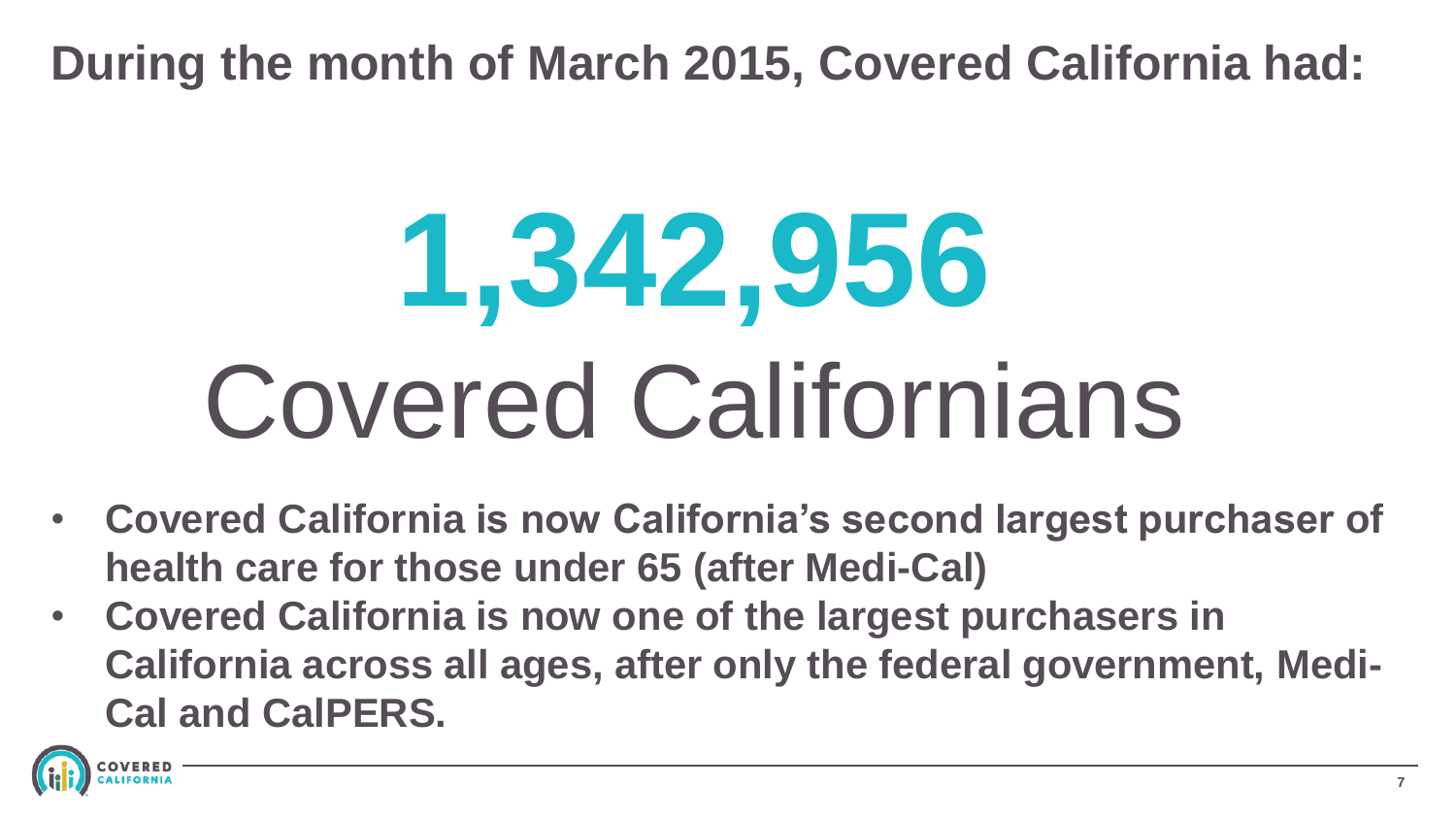## **Consumers Are Getting Real Value**

58% of Covered California's subsidy eligible population enrolled in an "enhanced" Silver that means lower costs when accessing health services.



- 
- 2015 Subsidized Enrollees' Metal Tier Selection Over **three quarters (77%, about 912,000 of Californians) of all subsidized enrollees pay less than \$150 per member per month after subsidies.**
	- More than 120,000 enrollees **pay less than \$10 per member per month after subsidies.**
	- A **quarter of the Silver 94 (about 70,000 Californians) enrollees pay less than \$25 per member per month after subsidies** and over half (58%, about 115,000 Californians) of the Silver 94 enrollees pay less than **\$50** per member per month after subsidies. (With cost-sharing subsidies, these individuals pay only \$3.00 for office visits and greatly reduced out-of-pocket costs.)
	- Because of Covered California's Standard Benefit designs: even **those with Bronze coverage can get at least three office visits and lab-work not subject to deductible** and **for the Silver, Gold and Platinum tiers, deductibles do not apply to any out-patient services and many other types of care.**

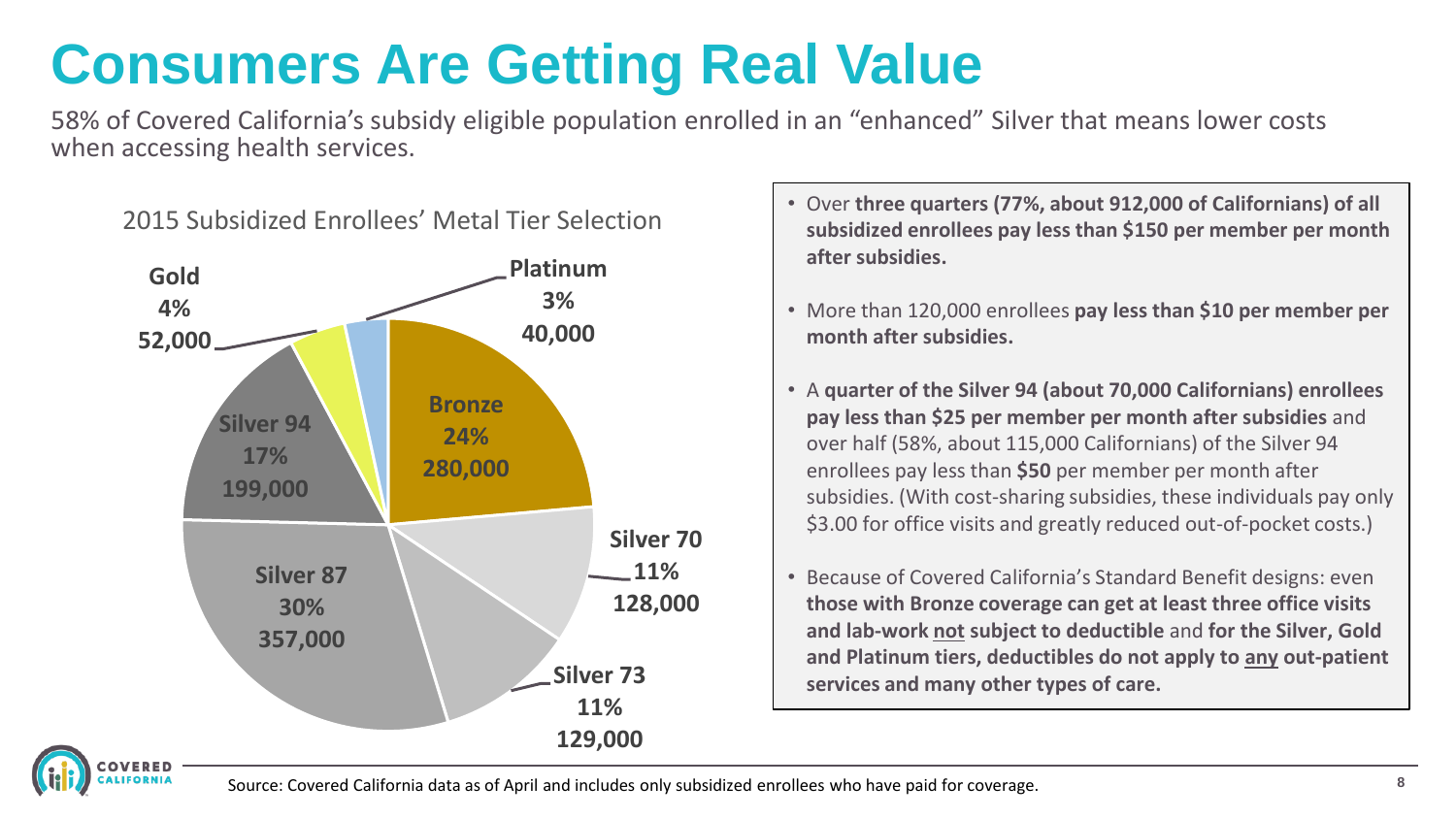#### **Californians Covered During 2014**

#### Covered Lives 2014: Open Enrollment and Special Enrollment Periods

|                                 | <b>Open Enrollment</b> | <b>Special Enrollment</b> | <b>Overall</b> |
|---------------------------------|------------------------|---------------------------|----------------|
| <b>Effectuation Rate</b><br>(%) | 81%                    | 78%                       | 81%            |
| <b>Effectuated (N)</b>          | 1,135,928              | 187,279                   | 1,323,207      |

- **"Enrollment" means a consumer has completed all aspects of their application and selected a health plan.**
- **An enrollee is "effectuated" once his or her initial premium payment has been received by the qualified health plan on or before the due date.**

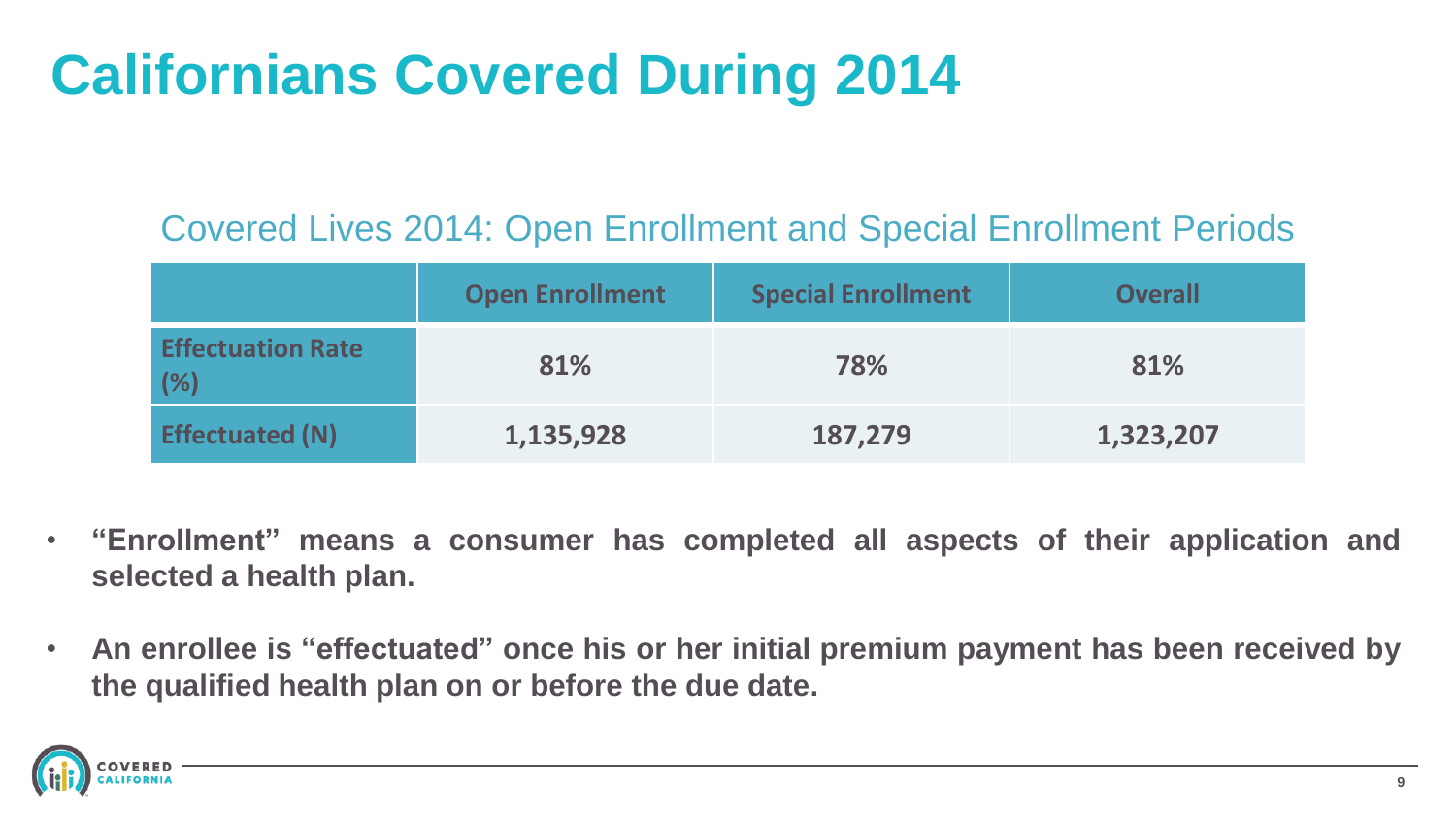#### **Since Covered California opened its doors:**

# **1,864,014** Californians have been covered.

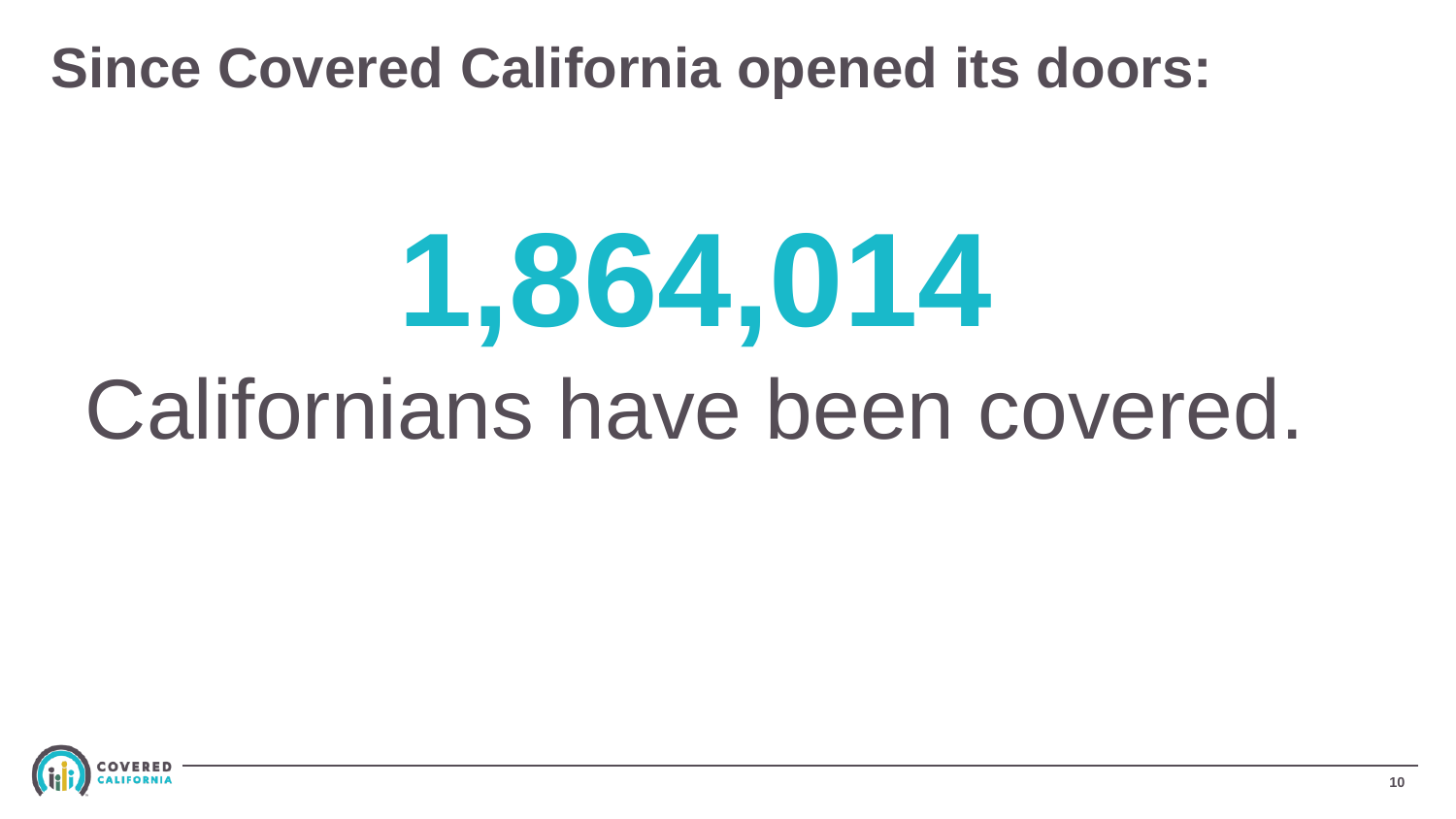#### **1095-A UPDATE AND LESSONS LEARNED**

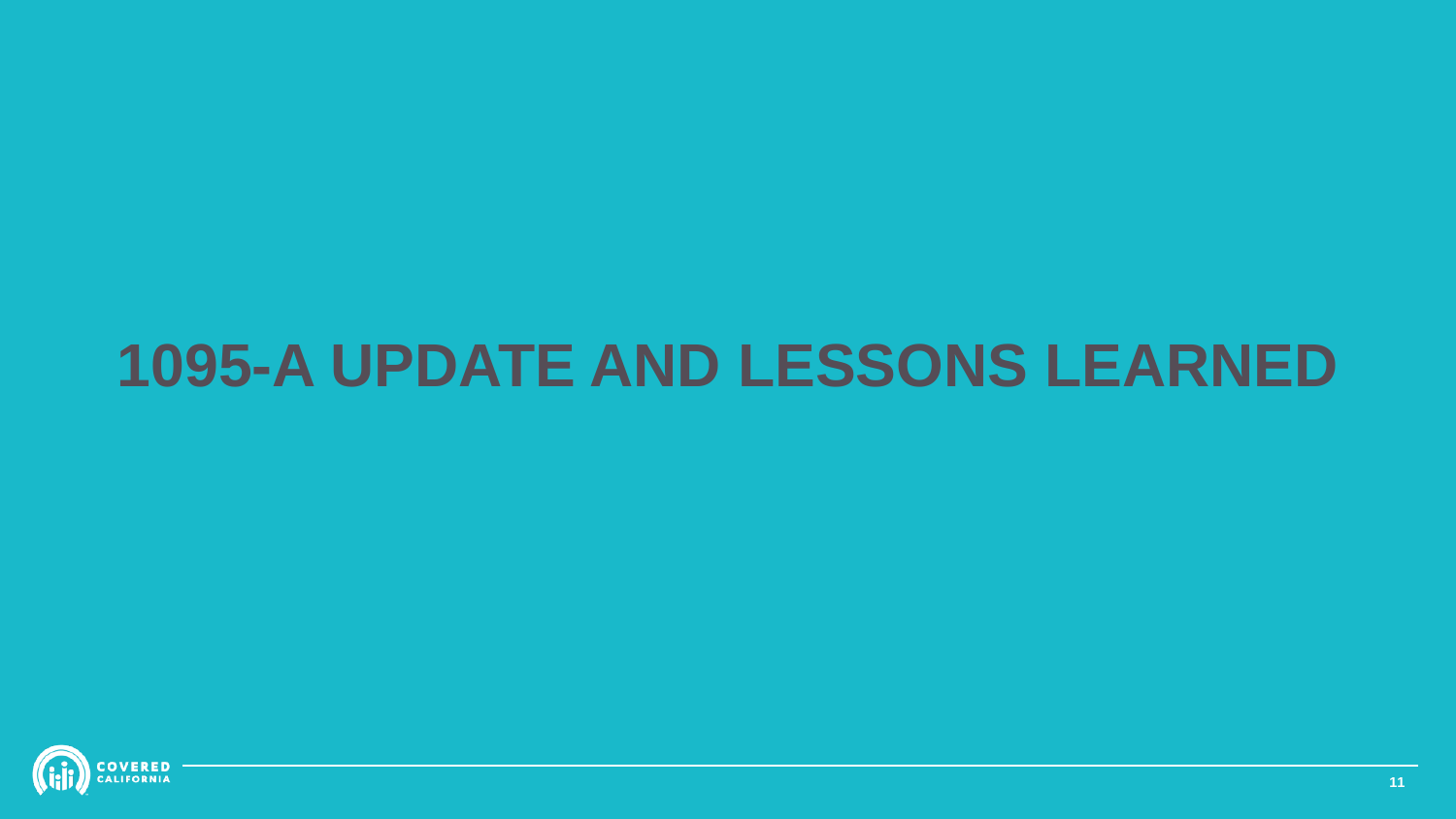## **1095 UPDATE AND LESSONS LEARNED**

- Covered California 1095-A generation process highlights:
	- Notices Generated
		- 943,598 1095-A's were issued to consumers by April  $10<sup>th</sup>$ .
		- Of the 319,050 corrected 1095-A's that were sent, 132,689 were issued after tax filing deadline.
		- Comprehensive data reconciliation effort with Issuers.
		- 1095 calls significantly less than planned (142K vs 900K).
	- o IRS policy that it would accept whichever 1095-A consumer filed means a relatively small number of Californians need to amend their returns.
- An extensive review of the 1095-A process identified key areas for refinement:
	- $\circ$  On-going data reconciliation with the Carriers.
	- o Improve system functionality for generating form 1095-A.
	- o Identified opportunities for additional consumer outreach and education.

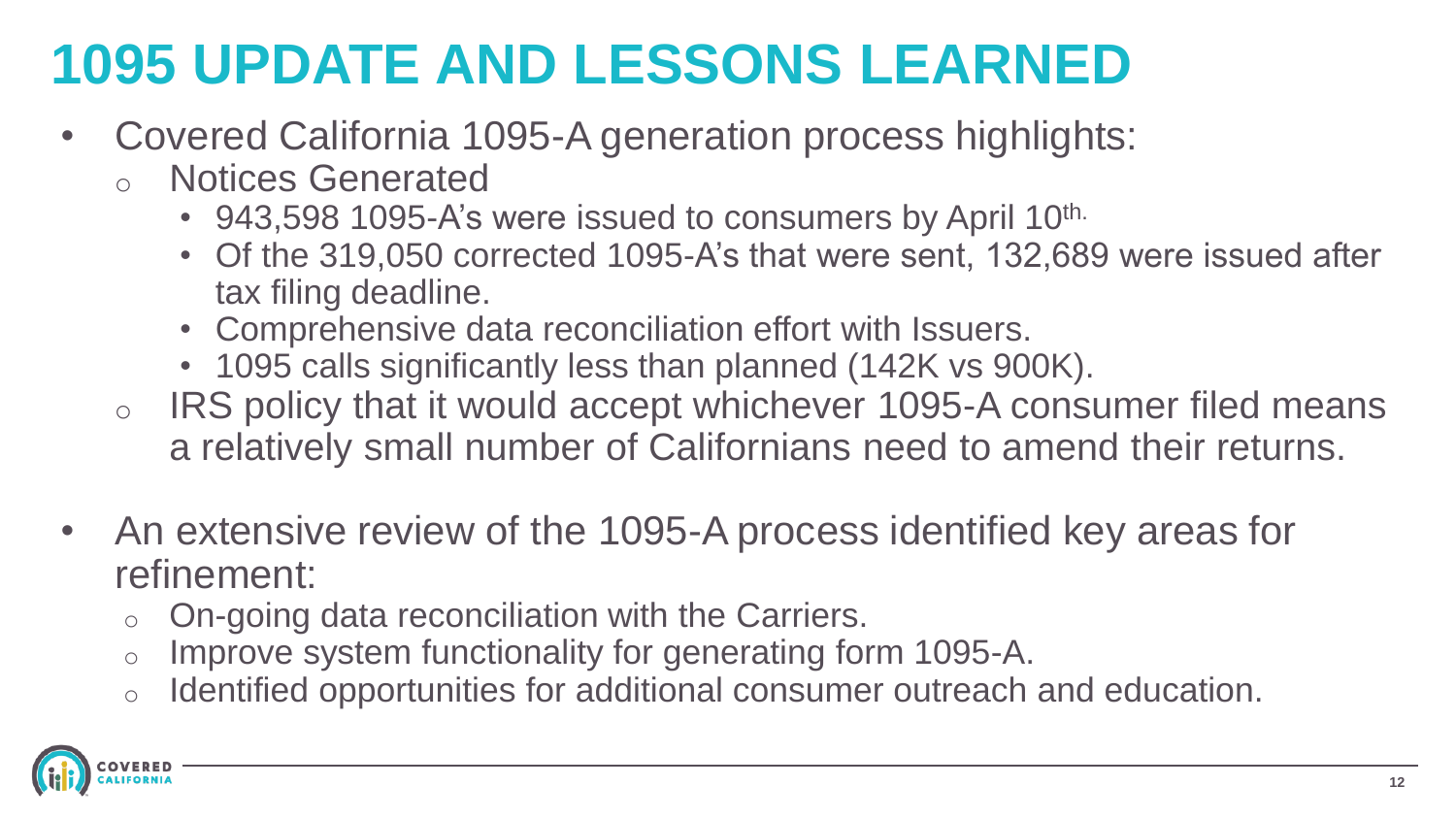## **COVERED CALIFORNIA FOR SMALL BUSINESS UPDATE**

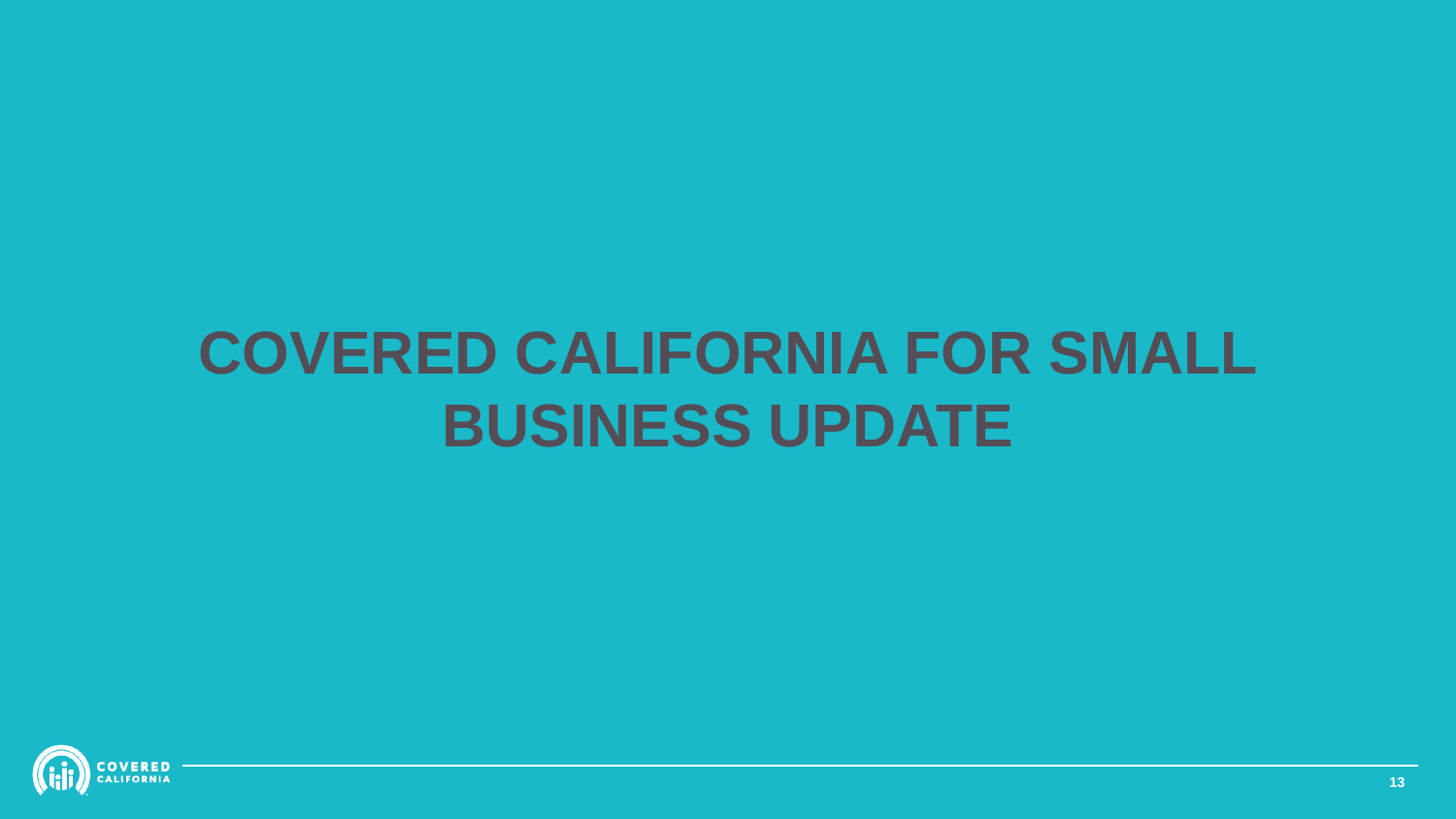#### **COVERED CALIFORNIA FOR SMALL BUSINESS**

#### • **Current Enrollment through April 2015**

- o Groups: 2,528
- o Members: 16,855
- o Average Group Size: 6.7

#### • **Agent Compensation**

- $\circ$  All past due January September 2014 commissions paid by end of **May**
- $\circ$  October 2014 December 2014 commissions paid by end of June
- $\circ$  January March commissions paid by July

#### • **Marketing, Outreach and Education**

o 2015/16 Budget for Marketing and Outreach Efforts: \$2,000,000 (including \$300,000 for targeted community outreach)

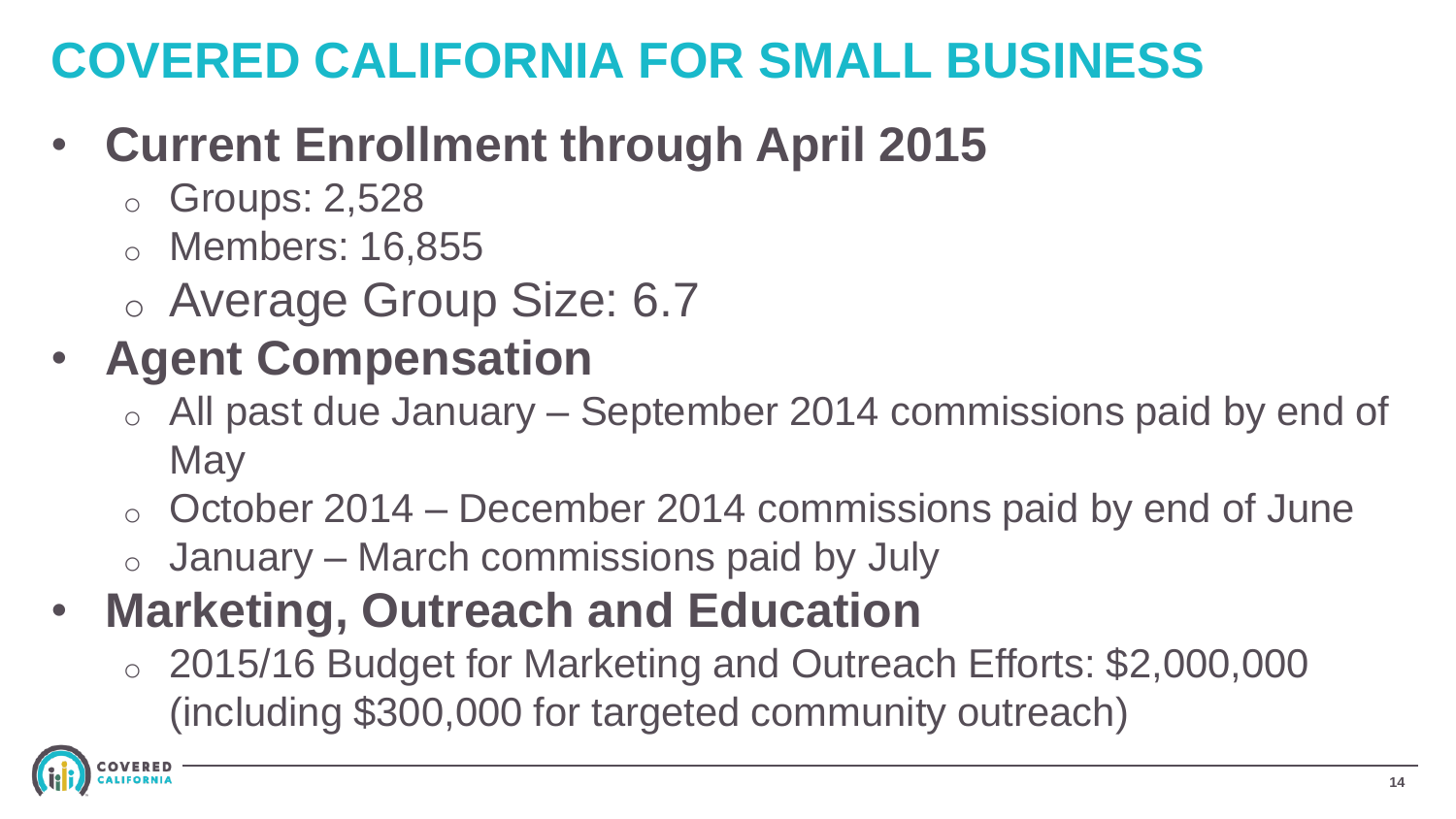#### **2015 PROPOSED BOARD CALENDAR**

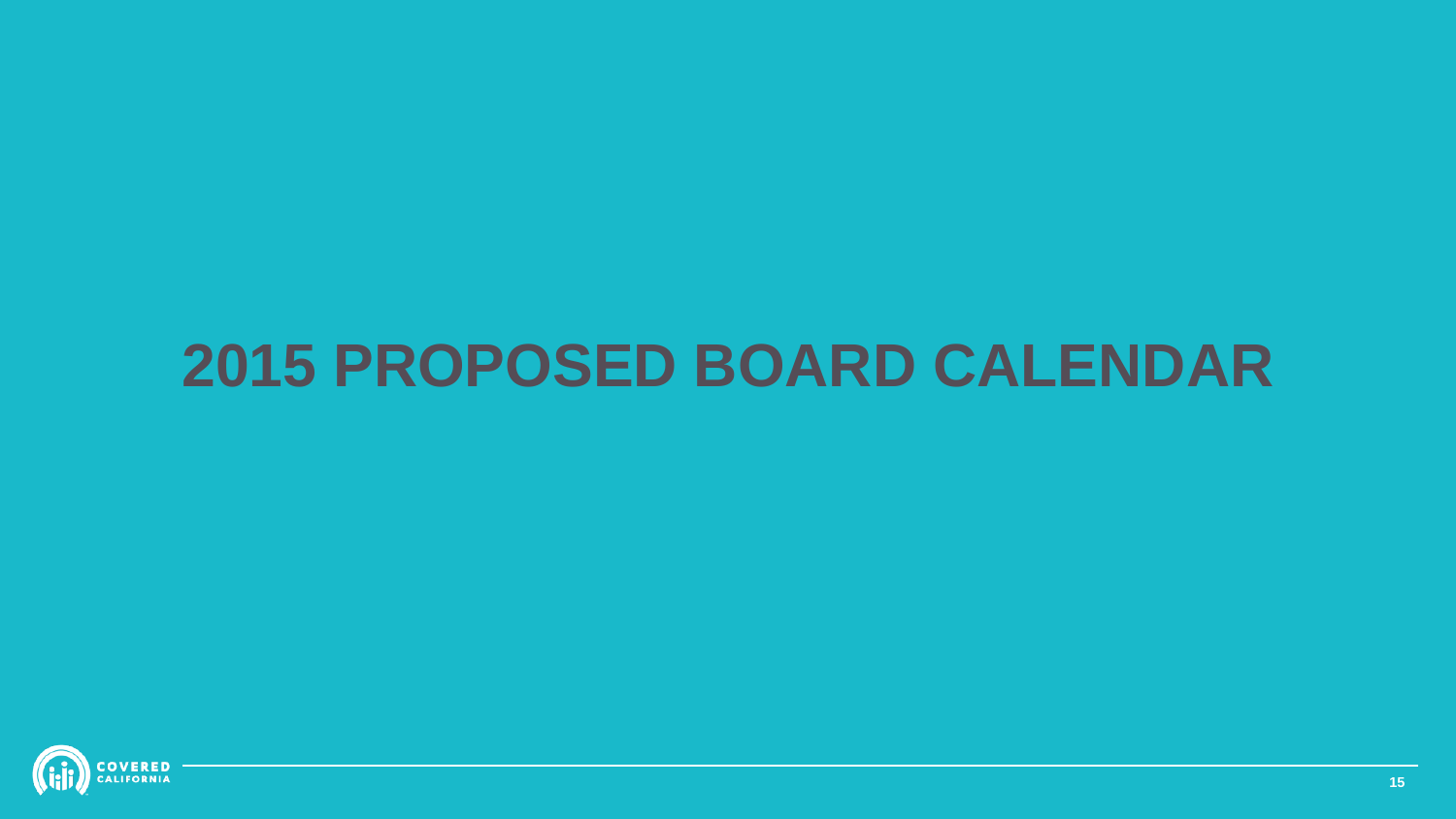#### **2015 BOARD MEETING DATES**

- Thursday, January 15, 2015
- No meeting in February
- Thursday, March 5, 2015
- Thursday, April 16, 2015
- Thursday, May 21, 2015
- Thursday, June 18, 2015
- Tentatively no meeting in July \*
- Thursday, August 20, 2015
- Tentatively no meeting in September \*
- Thursday, October 22, 2015
- Thursday, November 19, 2015
- Tentatively no meeting in December \*

*\*Tentatively no Board Meetings these months.*

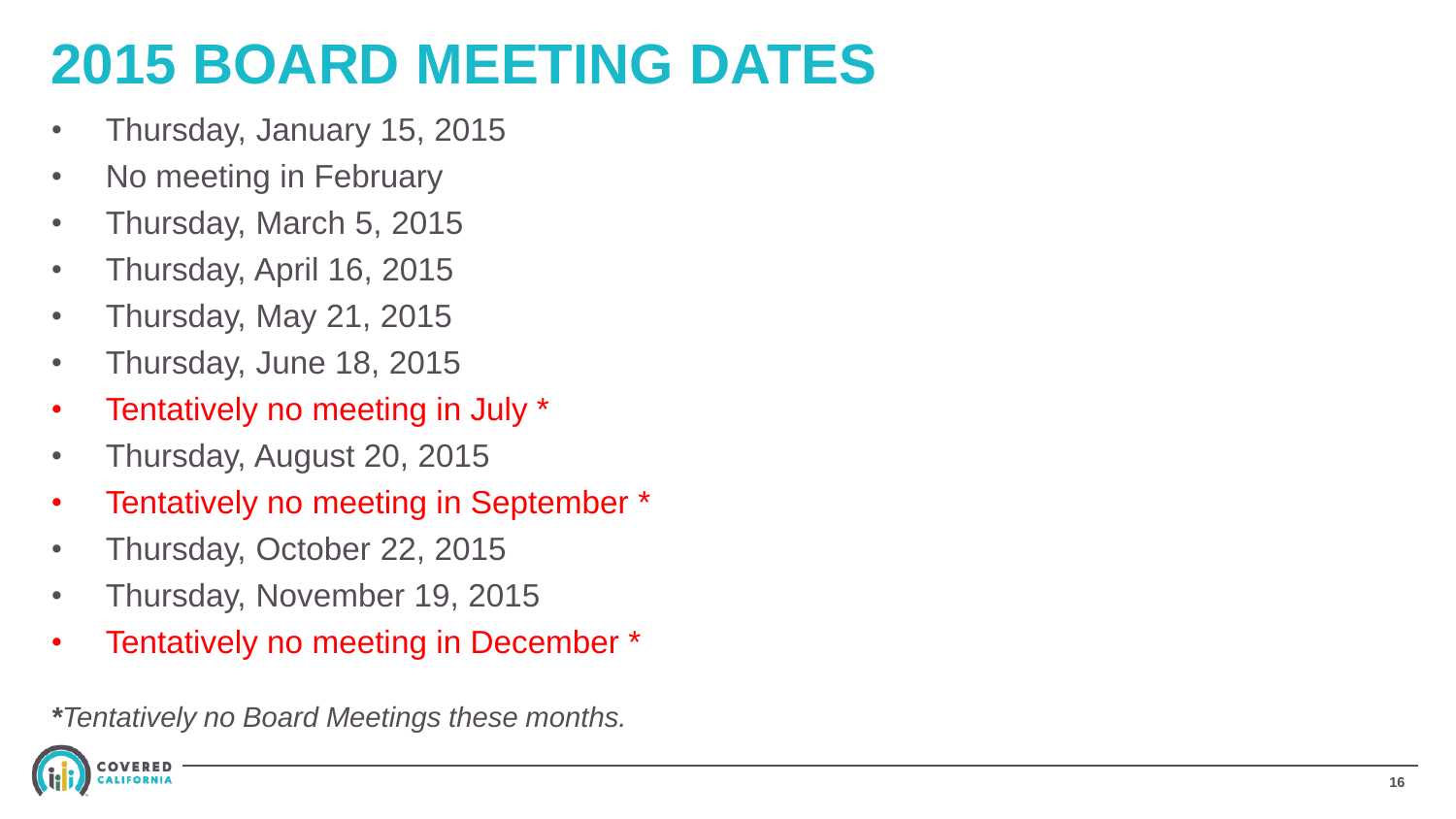# **APPENDIX SERVICE CHANNEL UPDATE**

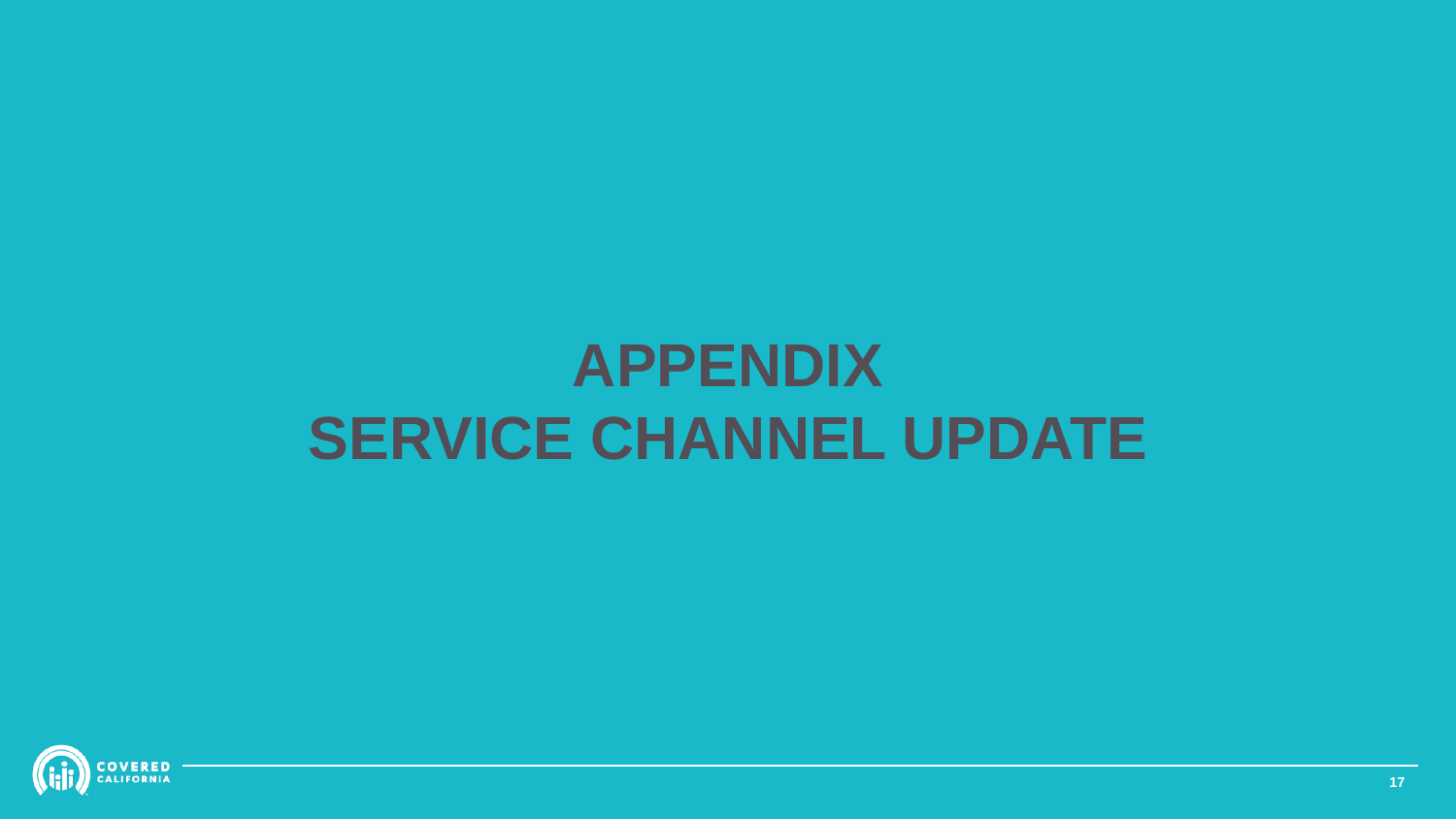#### **SALES ENROLLMENT SUPPORT: KEY METRICS**

#### *Data as of May 11, 2015*

- **13,304 Certified Insurance Agents 13,304**  • *17% Spanish;*  • *9% Mandarin;*  • *8% Cantonese* • *4% Vietnamese;*  • *5% Korean;*  **5,116 5,116 Certified Enrollment**  3,000 6,000 9,000 12,000 15,000  $\Omega$ **Counselors** • *59% Spanish;*  **Certified Enrollment** • *3% Mandarin;*  Agents Counselors/Navigators • *3% Cantonese;*  • *2% Vietnamese;* 
	- *1% Korean*

**OVEDED** LIFORNIA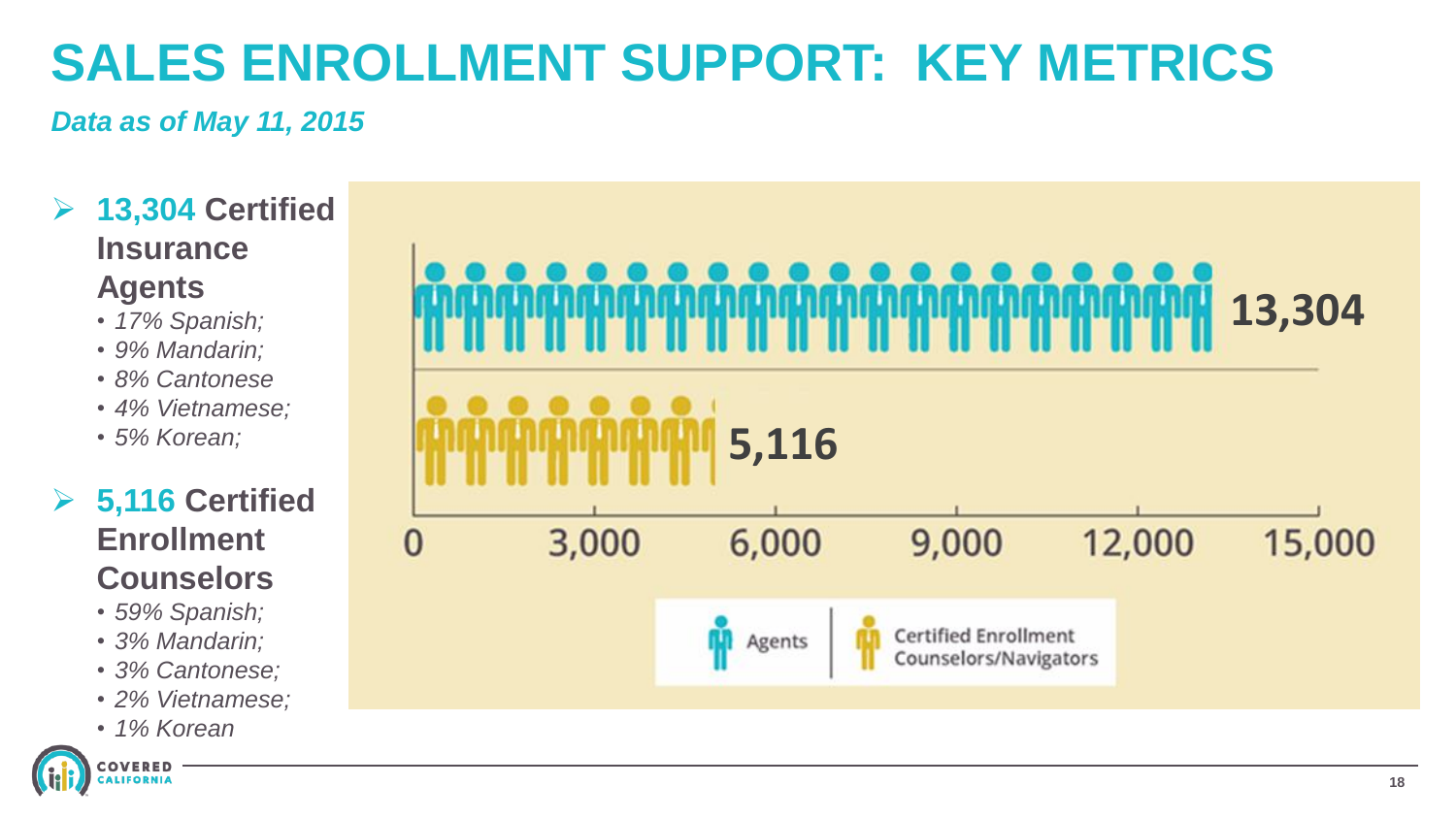#### **ENROLLMENT SUPPORT: COMPENSATION** Total CEE Payments through May 15, 2015

|                         | # Certified Enrollment<br><b>Entities Paid</b> | <b>Total Paid</b> |
|-------------------------|------------------------------------------------|-------------------|
| <b>Covered CA Plans</b> | 584                                            | \$2,871,232       |
| Medi-Cal Payments       | 525                                            | \$7,100,000       |
|                         | <b>Total Payments made to CEEs</b>             | \$9,971,232       |

#### Total Agent Commissions Paid through May 15, 2015

|                                                | # Certified Insurance<br><b>Agents Paid</b> | <b>Total Paid</b> |
|------------------------------------------------|---------------------------------------------|-------------------|
| <b>Medi-Cal Payments</b>                       | $^{\sim}4.500$                              | \$4,725,944       |
| <b>Total Medi-Cal Commissions paid to CIAs</b> | \$4,725,944                                 |                   |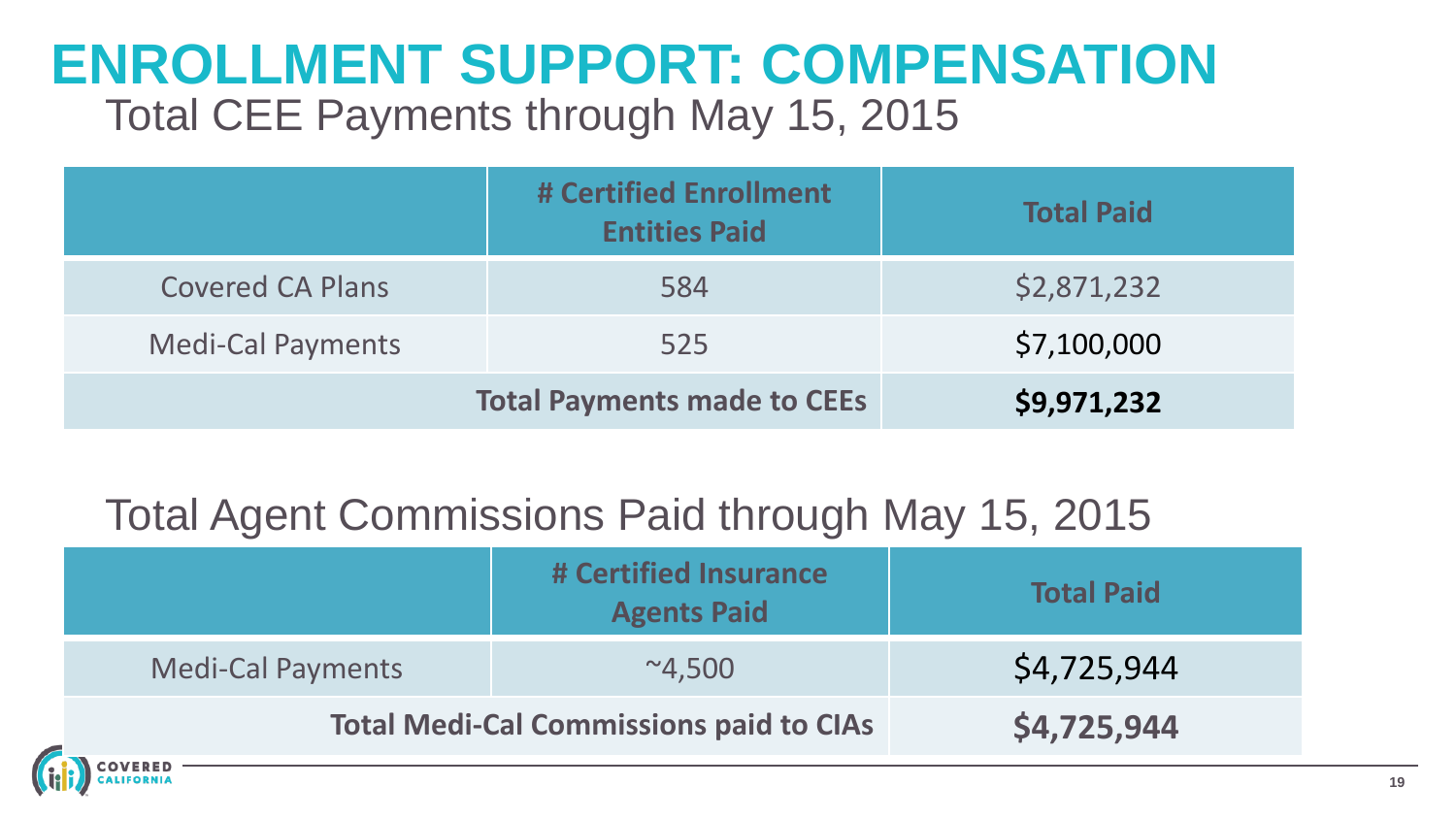## **APPENDIX 24 MONTH COVEREDCA.COM ROADMAP**

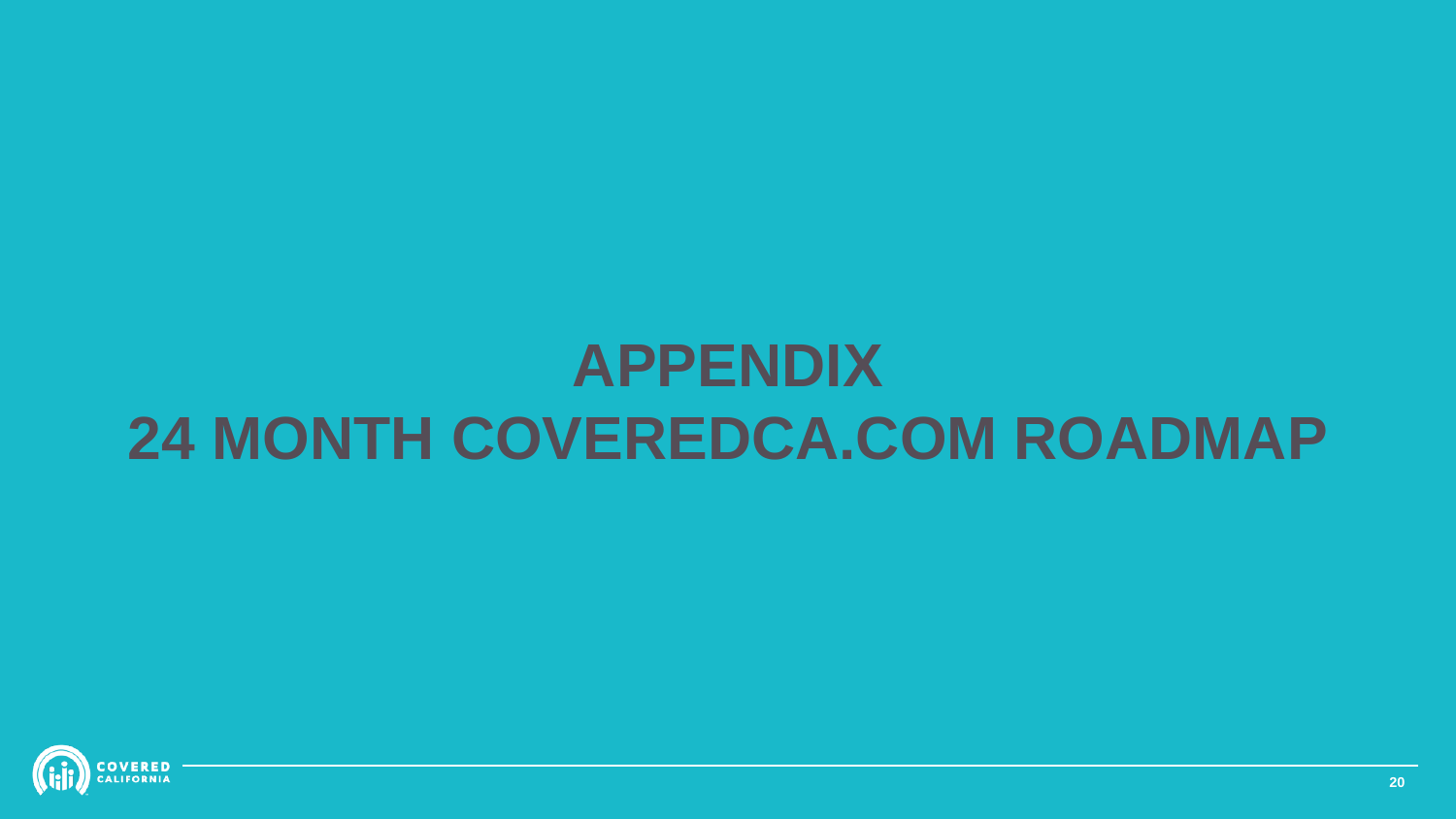#### **24 MONTH COVEREDCA.COM ROADMAP**

- Both Covered California and the Department of Health Care Services continues to manage the 24 Month Roadmap in collaboration with CalHEERS Project, County Welfare Directors Association and Statewide Automated Welfare Systems.
- Updated functionality as of May 3 include:
	- <sup>o</sup> Updated displays to allow Service Center Representatives and County Eligibility Workers additional information to support the process of determining eligibility for consumers.
	- <sup>o</sup> Added additional information for consumers through "Learn More" links.
	- Implemented the updated Federal Poverty Limit Charts for 2015 year to ensure applicants and beneficiaries receive accurate determinations based on new levels.

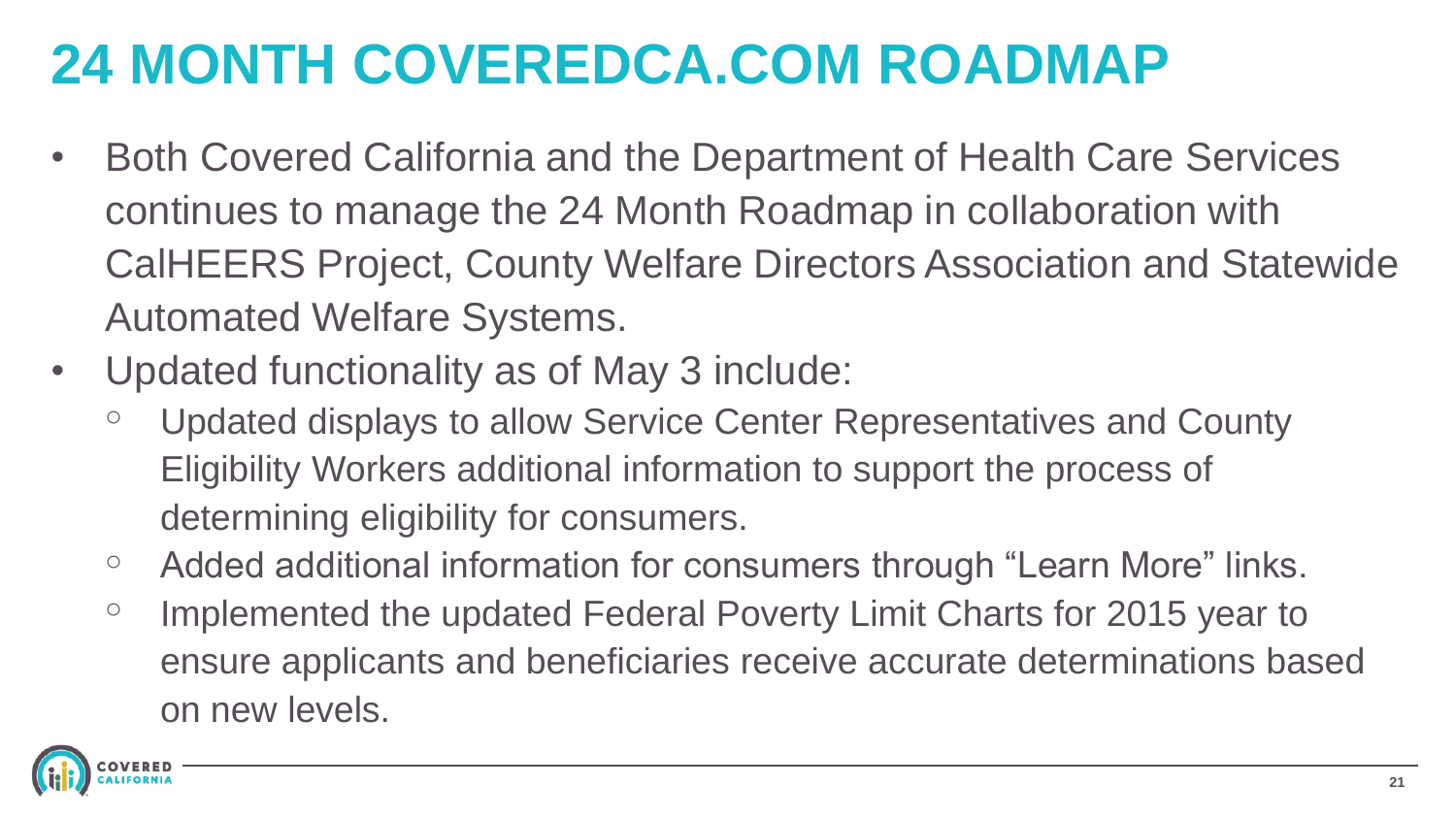# **APPENDIX SERVICE CENTER UPDATE**

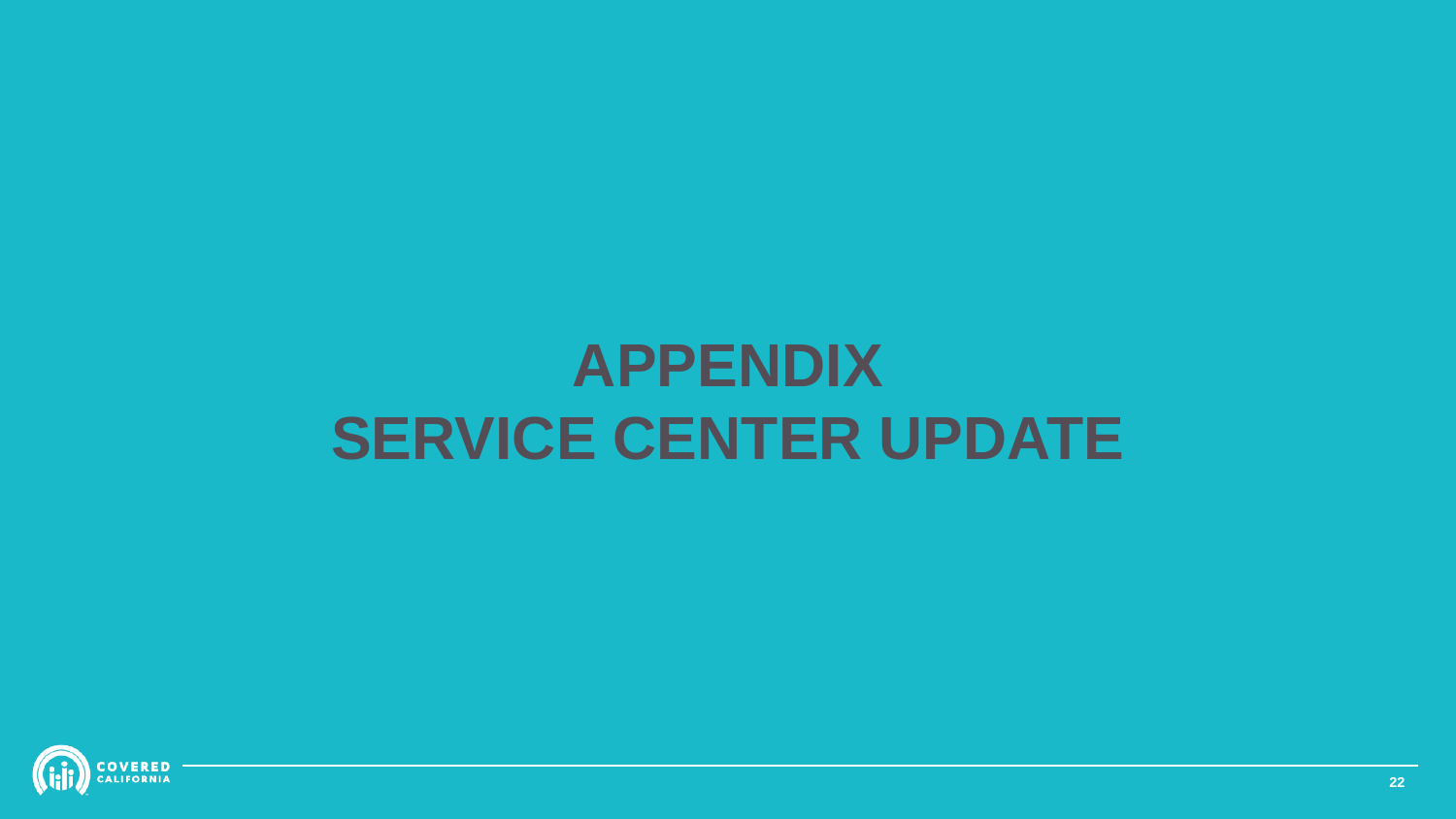### **SERVICE CENTER UPDATE**

#### Improving Customer Service

- Transition activities began to migrate the Command Center and Work Force Management functions/activities to Covered California – target completion date 8/31/2015
- Implemented enhancements to our CRM application to improve SCR's call tracking
- Established work group with Covered California University (CCU) to develop SCR refresher training – target roll-out 6/15

#### Enhance Technology Solutions

- Submitted "4" Change Requests for the following IVR Enhancements:
	- o Skill Based Routing
	- $\circ$  Update zip code tables for multiple counties
	- o Cantonese language added to self-service functionality
	- o Post Call Survey

#### Staffing Updates

- Established County Liaison team dedicated 800 # for counties
- Released 350 surge vendor resources at the end of April

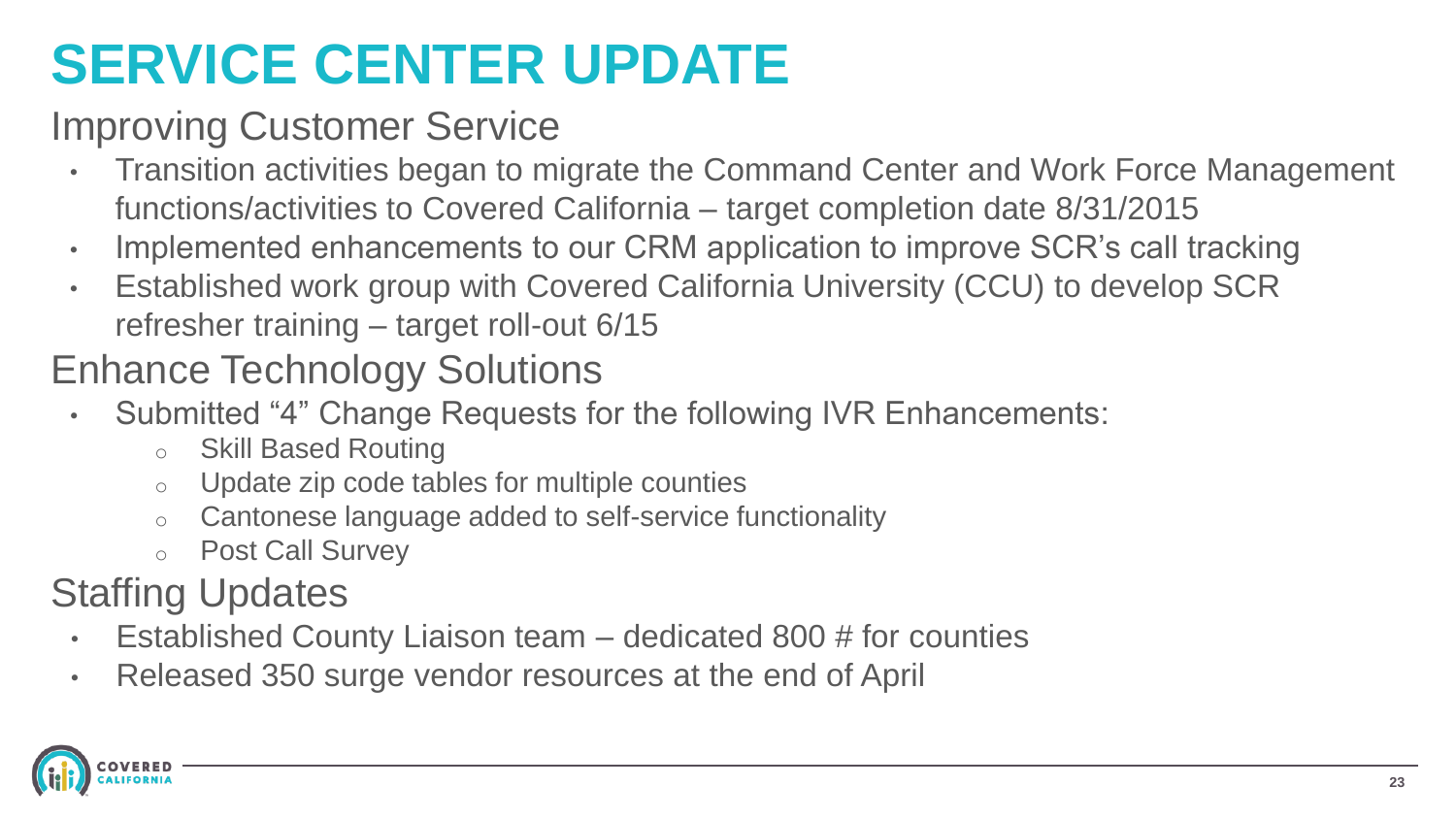#### **SERVICE CENTER PERFORMANCE UPDATE\***

#### • **April 2015 Call Statistics**

|        | Service Level | <b>Calls Offered</b> | <b>Calls Handled</b> | <b>Calls Abandoned</b> | Abandonment<br>Rate | ASA   | <b>AHT</b> |
|--------|---------------|----------------------|----------------------|------------------------|---------------------|-------|------------|
| Totals | 91.39%        | 274,027              | 263,822              | 10,205                 | 3.7%                | 00:13 | 14:28      |

Does not include outbound, SHOP, or internal consults

| <b>Top Consumer Inquiries</b>                      |  |  |  |
|----------------------------------------------------|--|--|--|
| 1. 1095 documentation                              |  |  |  |
| 2. Password resets                                 |  |  |  |
| 3. General inquiries for Covered California        |  |  |  |
| 4. Application assistance                          |  |  |  |
| 5. Eligibility and/or enrollment related questions |  |  |  |

*\*Performance metrics are measured monthly.*

*Note: Abandoned Calls: includes callers who may listen to FAQ messaging while on hold and release the call prior to speaking with an SCR*

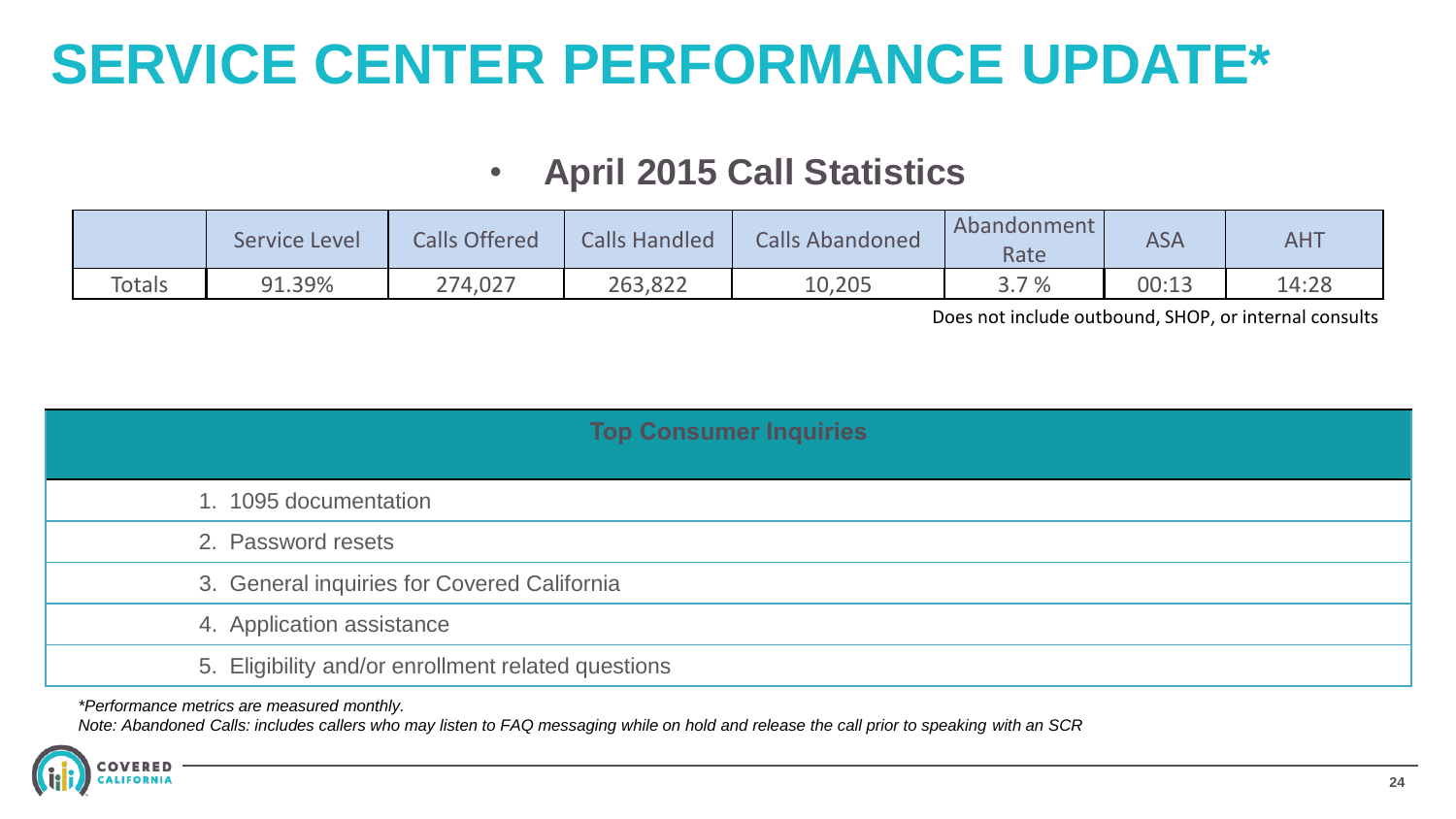# **APRIL INDICATORS**

- April's contact volume was 274,027 calls, a 12% decrease from March
- Service Level increased in April to 91.4% from March's level of 81.04%
- Average Speed of Answer was reduced by 44 seconds from March (57 seconds) to April (13 seconds)
- Average Handle Time decreased slightly from 14:51 in March to 14:28 in April